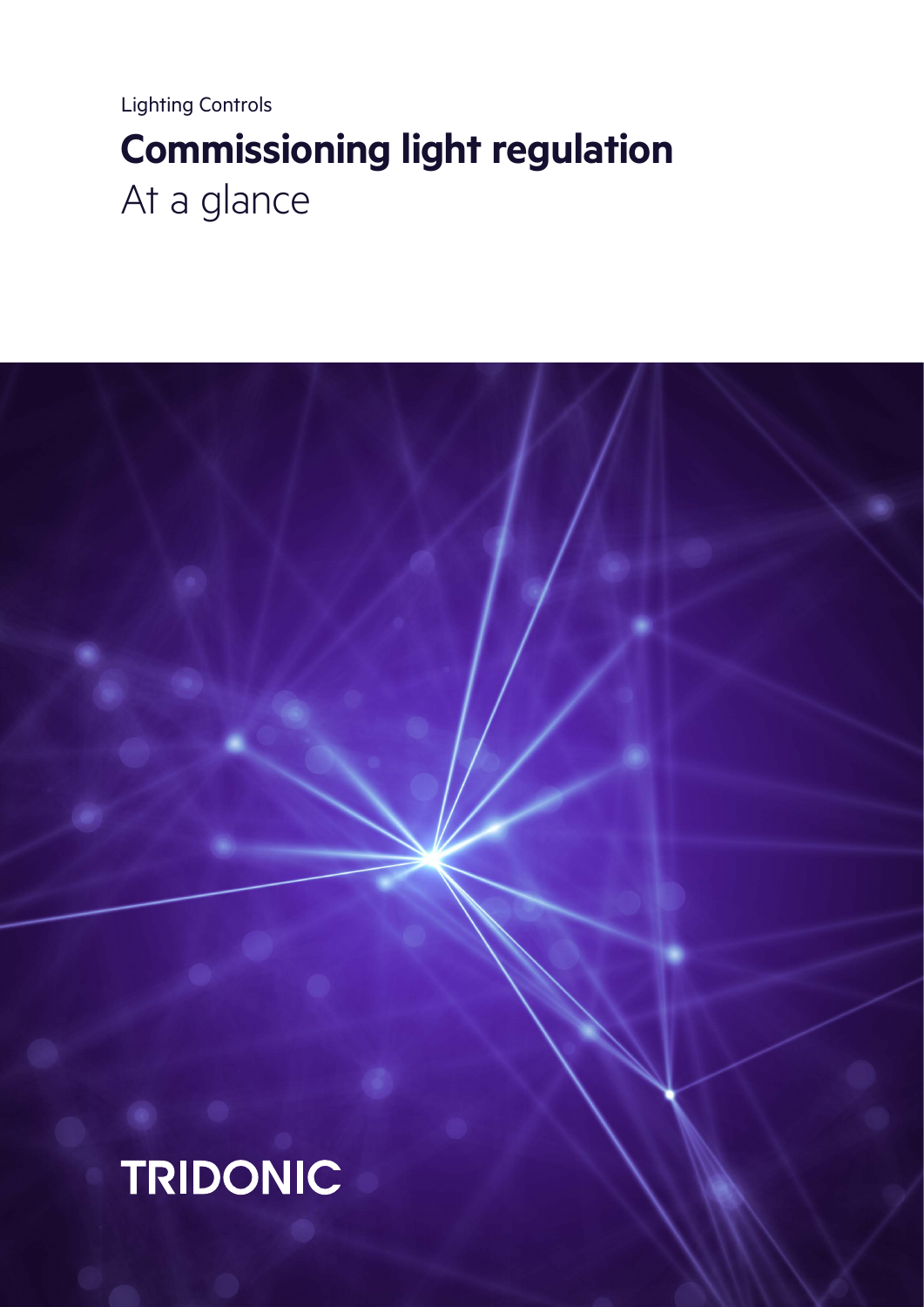At a Glance - Commissioning light regulation | 05.2021 | 1.0 | de

### **Table of contents**

- **1. [About this document 2](#page-2-0)**
- **2. [Detection area of the ambient light sensor 2](#page-2-1)**
- **3. [Position the ambient light sensor correctly 2](#page-2-2)**
- **4. [Setting up the regulation 4](#page-4-0)**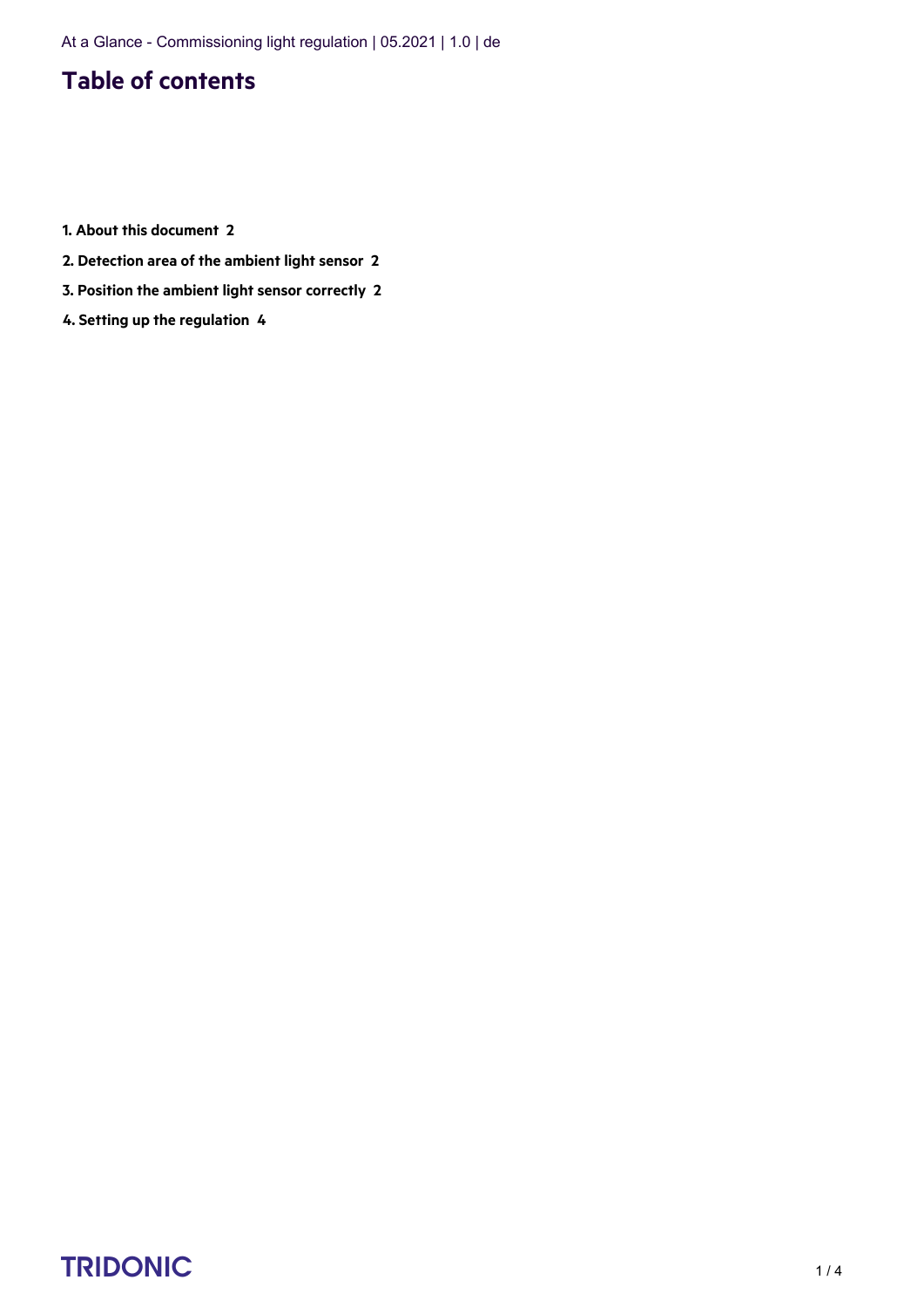### <span id="page-2-0"></span>**1. About this document**

Constant light control makes it possible to match the lighting in a room to the naturally available ambient light. To do this, the ambient light sensor monitors the illuminance in the room, compares it to the previously set brightness setpoint and dims the light until the received illuminance matches the desired setpoint. If several DALI MSensors 02 are used in the same luminaire group, the light is dimmed until the light value is no longer less than the setpoint at every sensor.

The Constant light control function ensures that the illuminance in the room remains constant and changes due to variable amounts of ambient light in the room are compensated for. This produces greater comfort, illumination is always properly adjusted, and it also saves energy.

This document is intended to provide assistance when designing a light control.

#### <span id="page-2-1"></span>**2. Detection area of the ambient light sensor**

The detection area of the sensors is sized so that a relatively large area, rather than just an individual location on the task area, is covered and assessed. This ensures that objects being moved around cannot cause incorrect measurements.

The detection areas of the sensors used can be taken from their data sheet.

### <span id="page-2-2"></span>**3. Position the ambient light sensor correctly**

Ambient light control is based on measuring reflected artificial light and daylight. This light must be detected correctly and completely. Prevent measurements being falsified by other light sources. Positioning the ambient light sensor correctly is crucial:

1. In order to be able to control ambient lighting properly, the sensor must be able to detect the light from the controlled luminaires completely.

Position the sensor so that the sensor's detection area lies within the area that is lit by the controlled luminaires. \_

2. If the sensor is directly exposed to other light sources, this falsifies the results obtained and the reflected artificial light and daylight can no longer be detected correctly.

## $\begin{array}{ccc}\n\textbf{TRIDONIC} & & & & & & \\
\textbf{TRIDONIC} & & & & & & & \\
\end{array}$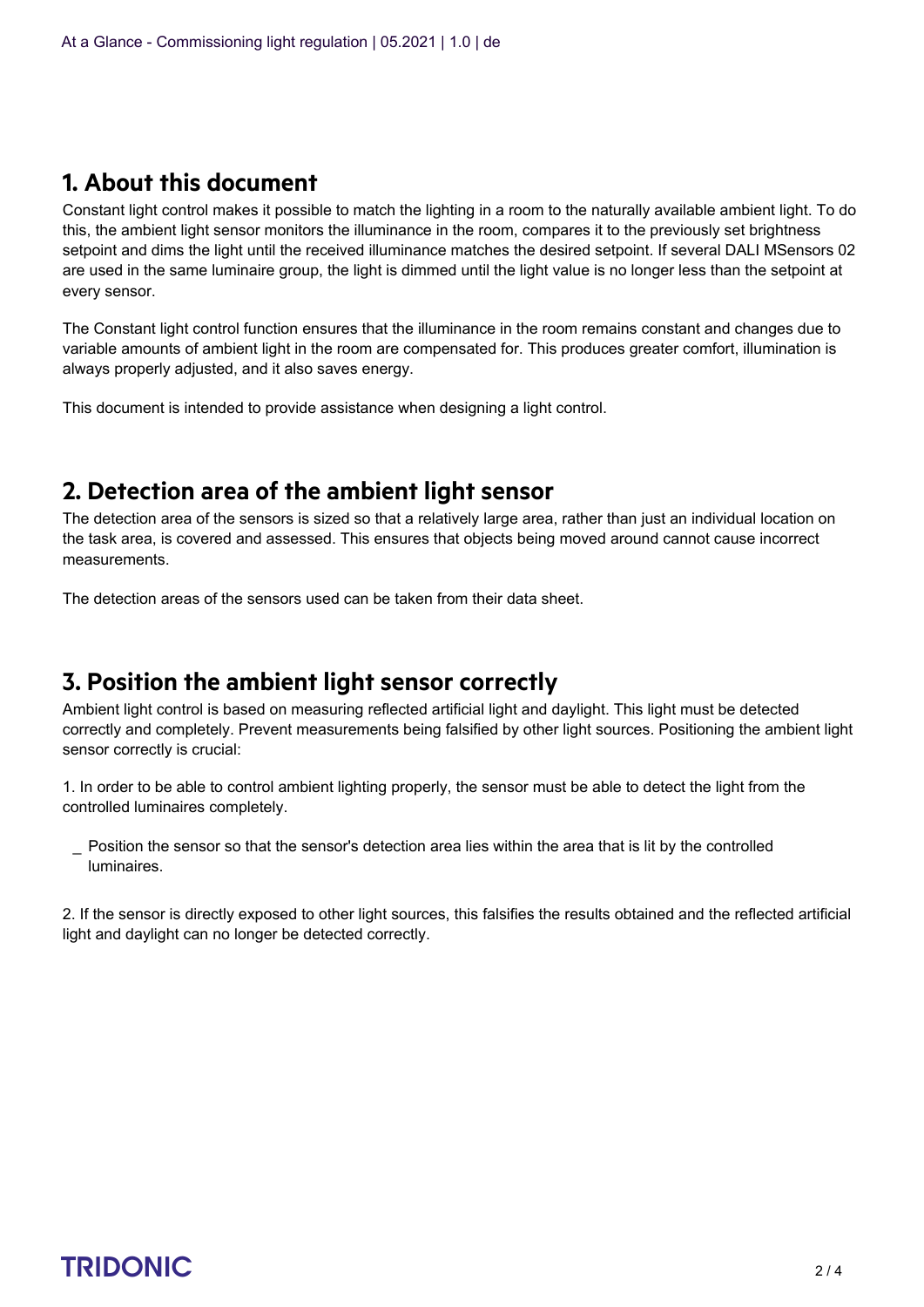

Position the sensor so that it is not directly exposed to other artificial light sources (e.g. free-standing luminaires in the room).  $\overline{a}$ 



- \_ Position the sensor so that it is not directly exposed to sunlight:
	- \_ Make sure that the detection area of the sensor lies within the room.
	- \_ Make sure that the sensor is far enough away from any window area.
	- \_ Make sure that any glare or sunlight reflected by shiny glass or metal surfaces cannot hit the sensor.

3. If more than one sensor is being used in a room it is possible that the detection areas of the sensors may overlap. Overlapping detection areas may cause the different control circuits to affect one another and this may lead to false results.

\_ Position the sensors so that their detection areas do not overlap.

# $\begin{array}{ccc}\n\textbf{TRIDONIC} & & & & & & \\
\textbf{TRIDONIC} & & & & & & \\
\end{array}$